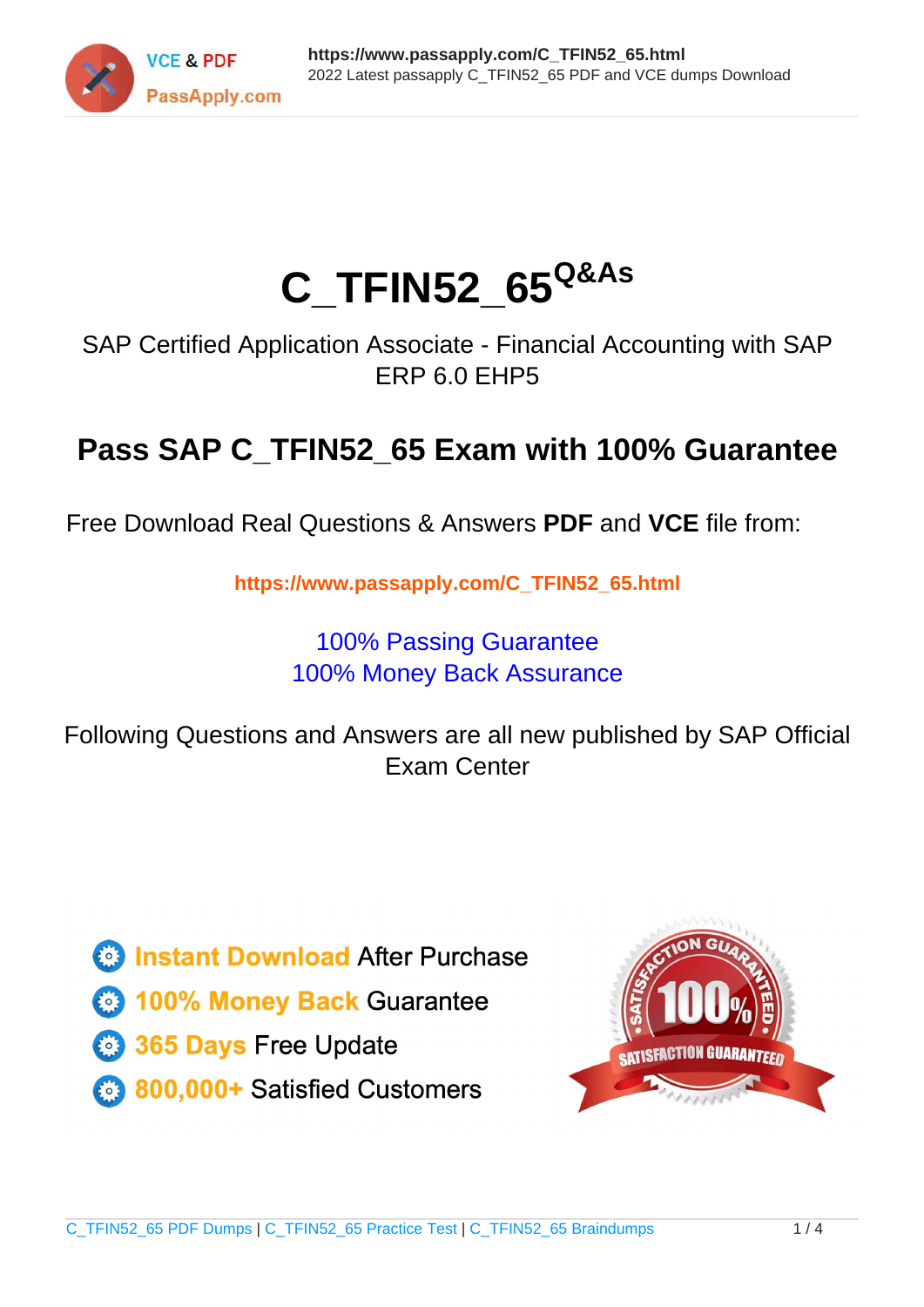

#### **QUESTION 1**

What does the SAP Web AS provide?

- A. J2EE and ABAP in a single environment
- B. Real-time data exchange with all SAP systems
- C. Master data harmonization across SAP NetWeaver
- D. Storage of all transactional documents in one single database

Correct Answer: A

#### **QUESTION 2**

A company sells products. Sometimes, when dealing with complaints, they need to issue a credit memo.

Which accounts will be used to issue credit memos?

- A. Payables and expense account
- B. Receivables and expense account
- C. Payables and revenue account
- D. Receivables and revenue account

Correct Answer: D

#### **QUESTION 3**

What do you define when you configure a dunning procedure?

- A. Dunning levels and the language of the dunning note
- B. Dunning levels and account determination to post dunning interest
- C. Dunning charges for each dunning level and customers to be dunned
- D. Dunning levels and dunning charges for each dunning level

Correct Answer: D

#### **QUESTION 4**

Which transactions in the procurement process with valuated goods receipt create documents in FI? (Choose two)

A. Enter invoice receipt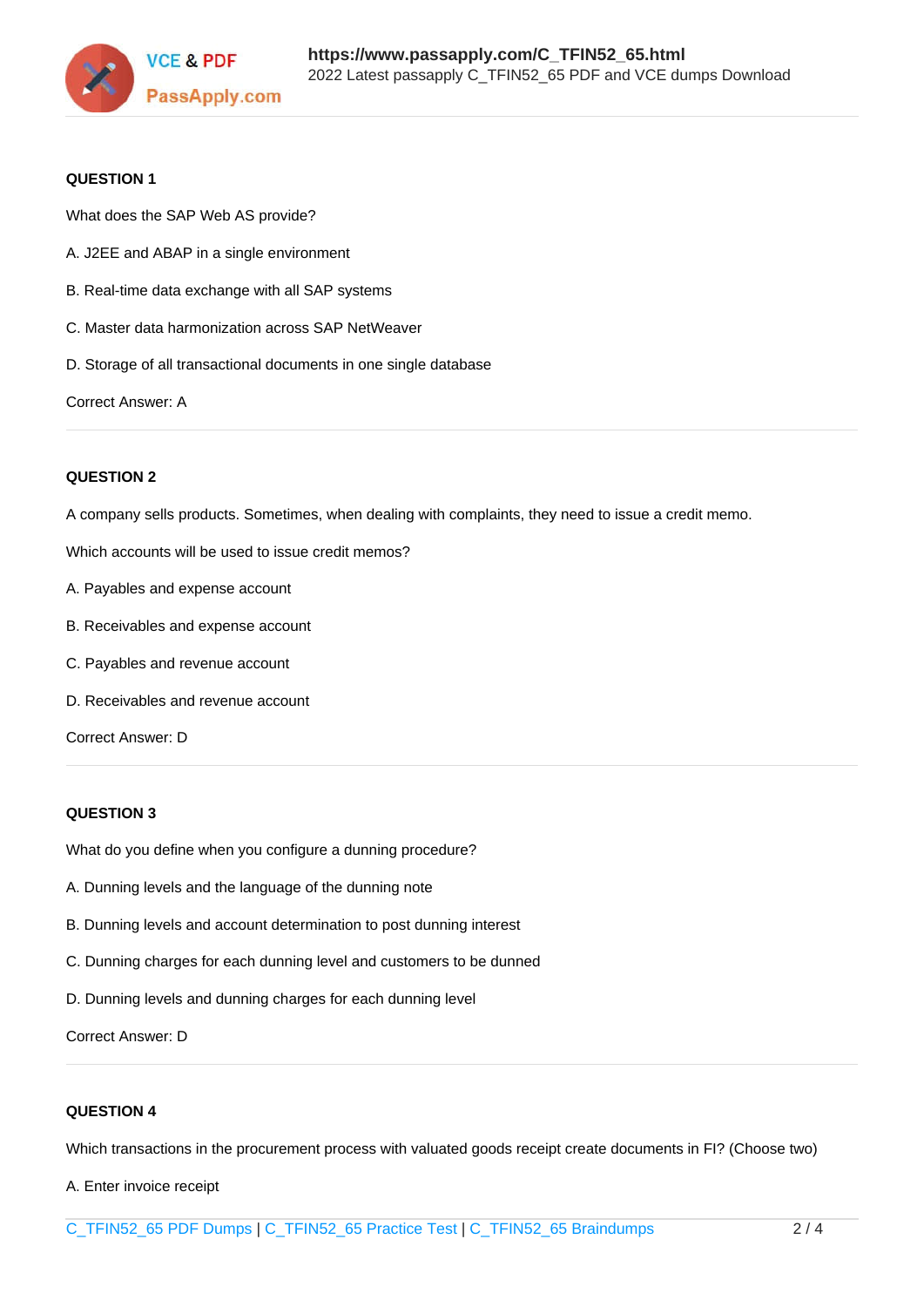

- B. Create purchase requisition
- C. Create purchase order
- D. Post valuated goods receipt

Correct Answer: AD

#### **QUESTION 5**

A customer wants to use document splitting to enable balance sheets by segments.

How do you set up the document split? (Choose two)

- A. Assign all document types to business transactions and business transaction variants.
- B. Define splitting rules.
- C. Define a non-leading ledger for the split documents.
- D. Assign the splitting method to the transaction variant.

Correct Answer: AB

[C\\_TFIN52\\_65 PDF Dumps](https://www.passapply.com/C_TFIN52_65.html) [C\\_TFIN52\\_65 Practice Test](https://www.passapply.com/C_TFIN52_65.html) [C\\_TFIN52\\_65 Braindumps](https://www.passapply.com/C_TFIN52_65.html)